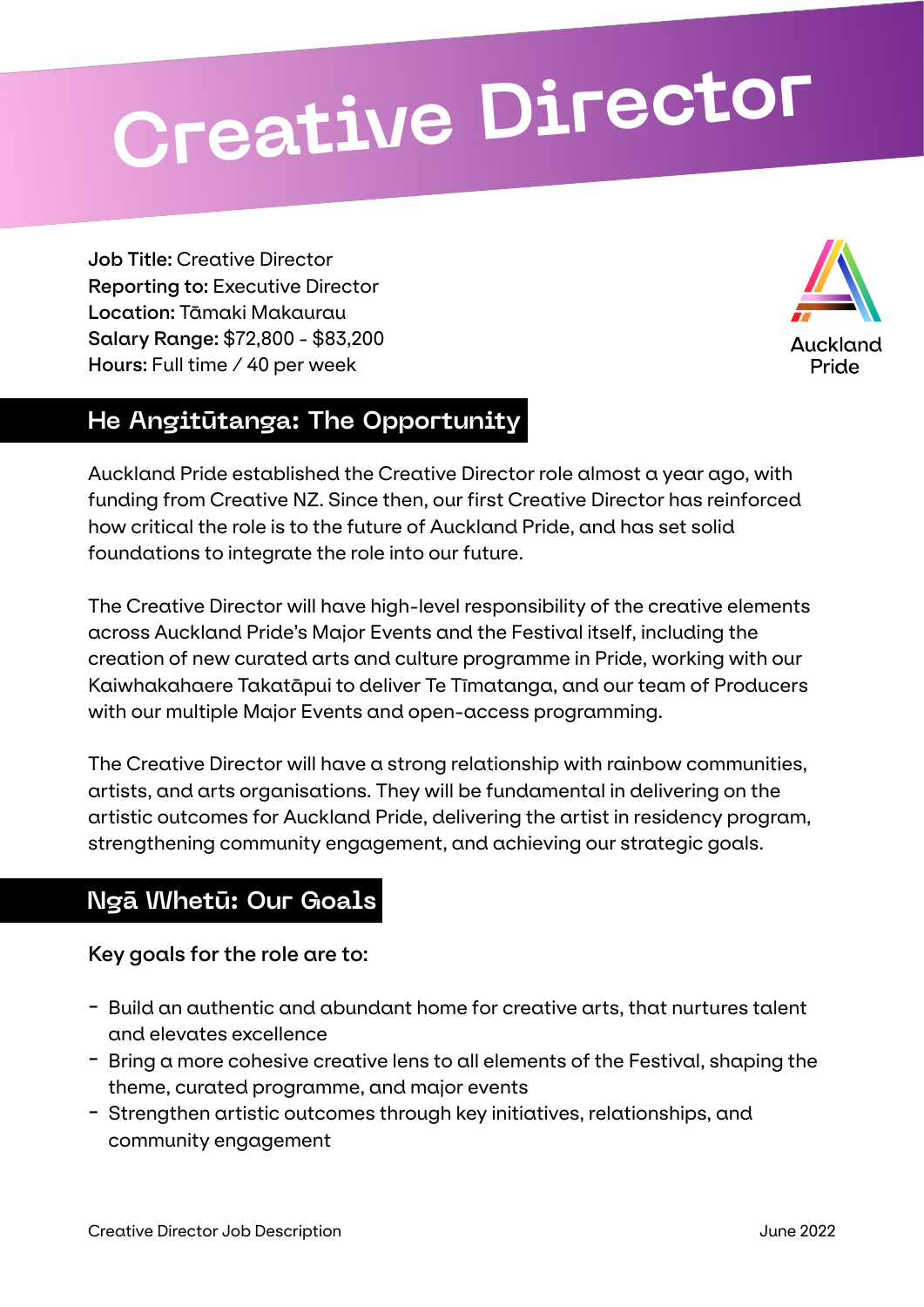## **Key Responsibilities include:**

## **Festival Creative Direction**

- Lead the process and work in partnership with our agency to shape the campaign and theme for the annual Festival
- Provide Creative Direction and lead in the delivery of Major Events with the team of producers in line with our annual plan
- Work with the Kaiwhakahaere Takatāpui to deliver Te Tīmatanga, ensuring artistic cohesion
- Establish and deliver a curated arts and culture programme within the Festival
- Work with community to ensure strong and representative open-access programming

## **Artistic Outcomes**

- Oversee the delivery of the artist residency program, identify creative opportunities and outcomes to inform future delivery
- Manage the Artist(s) in Residence Program to ensure the artist(s) have ongoing support and are empowered to create and present new work
- Establish and maintain relationships with artists from diverse rainbow communities
- Work with artists and artistic event producers to assist with the delivery of creative events in the Auckland Pride Festival Programme
- Strengthen relationships with queer artists, venues, and other arts organisations in Tāmaki Makaurau
- Maintain strong community engagement to inform community-centred delivery
- Build capacity and capability of Auckland Pride to deliver on its strategic goals

## **Operational**

- Co-lead the team of contractors with the Executive Director, providing creative leadership and managing delivery of events and initiatives
- Ensure Health and Safety policies, manuals and procedures are followed promoting a culture of health and safety.
- Work with the Executive Director on key strategic documents for Auckland Pride, informing key budgets, proposals, along with annual and strategic plans
- Work within Auckland Pride's policies, procedures, and systems for cohesive information and relationship management
- Be a spokesperson for key creative initiatives as required, working with our publicists.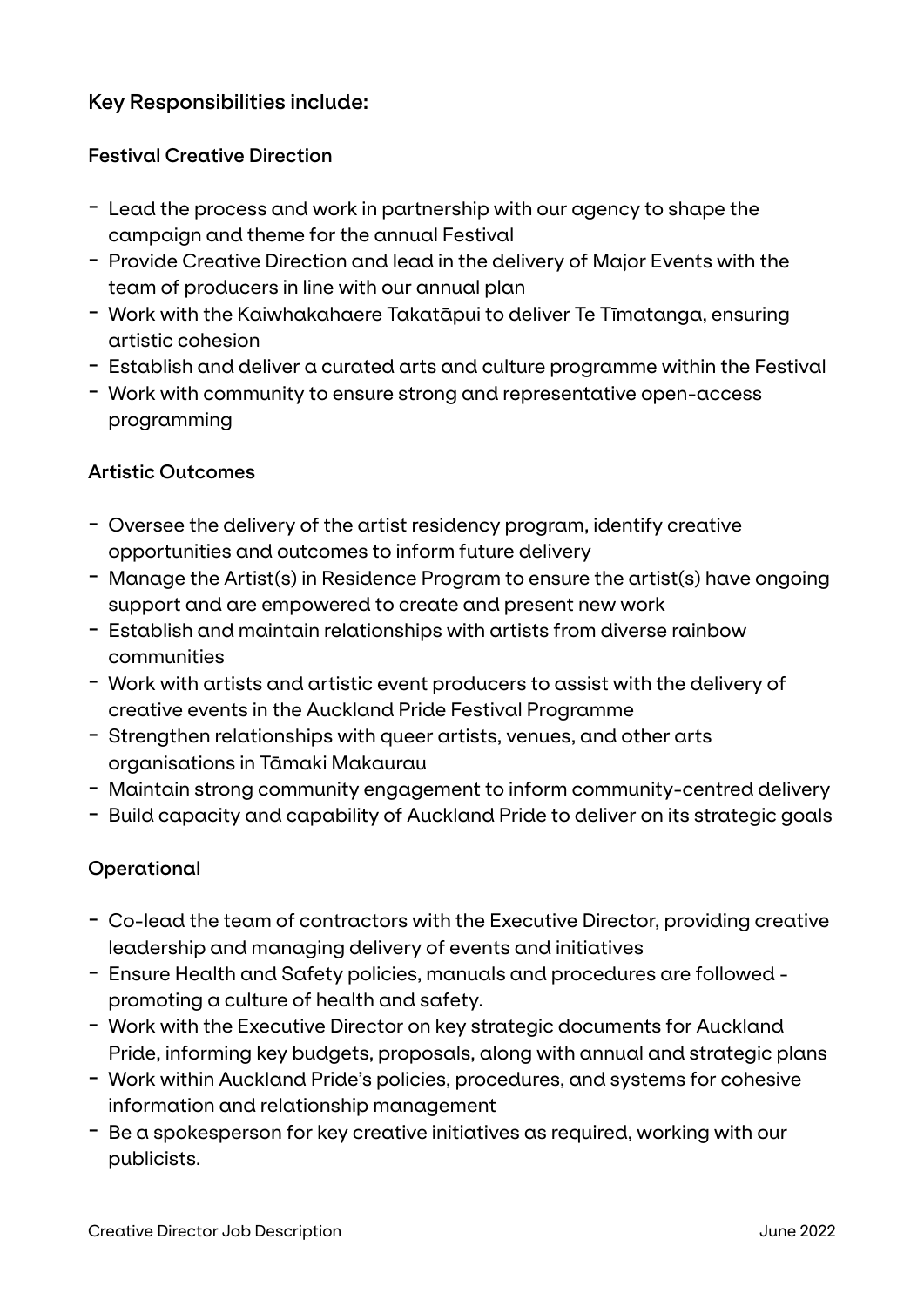## **He Kōrero Mōu: About You**

We're looking for an experienced and passionate individual, with experience in Creative Direction and Production in the performing arts. They'll have relationships with Aotearoa's queer artists, venues, stakeholders, and key organisations. They'll have experience with, in, or managing a program similar to an artist in residency program. They will have an innovative eye, and sharp interpersonal skills. They'll also have experience in arts organisations, festivals, or other relevant transferable roles within the arts. We're also looking for a strong practice of tikanga Māori and knowledge of Te Ao Māori worldviews, along with a deep understanding of the experiences and intersectionalities of rainbow communities, and an understanding of, and alignment with our kaupapa.

## **Whanaungatanga: Key Relationships**

- Executive Director
- Producers
- Kaiwhakahaere Takatāpui
- Auckland Pride Board & Māori Rōpū
- Event delivery partners
- Marketing & Communications partners
- Rainbow & Arts Organisations

# **Ngā Āhuatanga Kei A Mātou: What We Offer**

Auckland Pride is a values-led organisation, with a mission to produce an inclusive festival that reflects the diversity of Tāmaki Makaurau Auckland and its queer communities, connecting and celebrating past, present and future.

This role is a significant opportunity to influence and shape the future of Auckland Pride. As our second permanent role, it's an exciting time to join our organisation. You will play a vital role in supporting the queer creative arts in Tāmaki Makaurau, and providing creative direction for key events for our rainbow communities. Auckland Pride provides a flexible working environment with access to shared office space in Wynyard Quarter. We will provide opportunities for professional development and connection with key people and organisations across the arts and rainbow sectors.